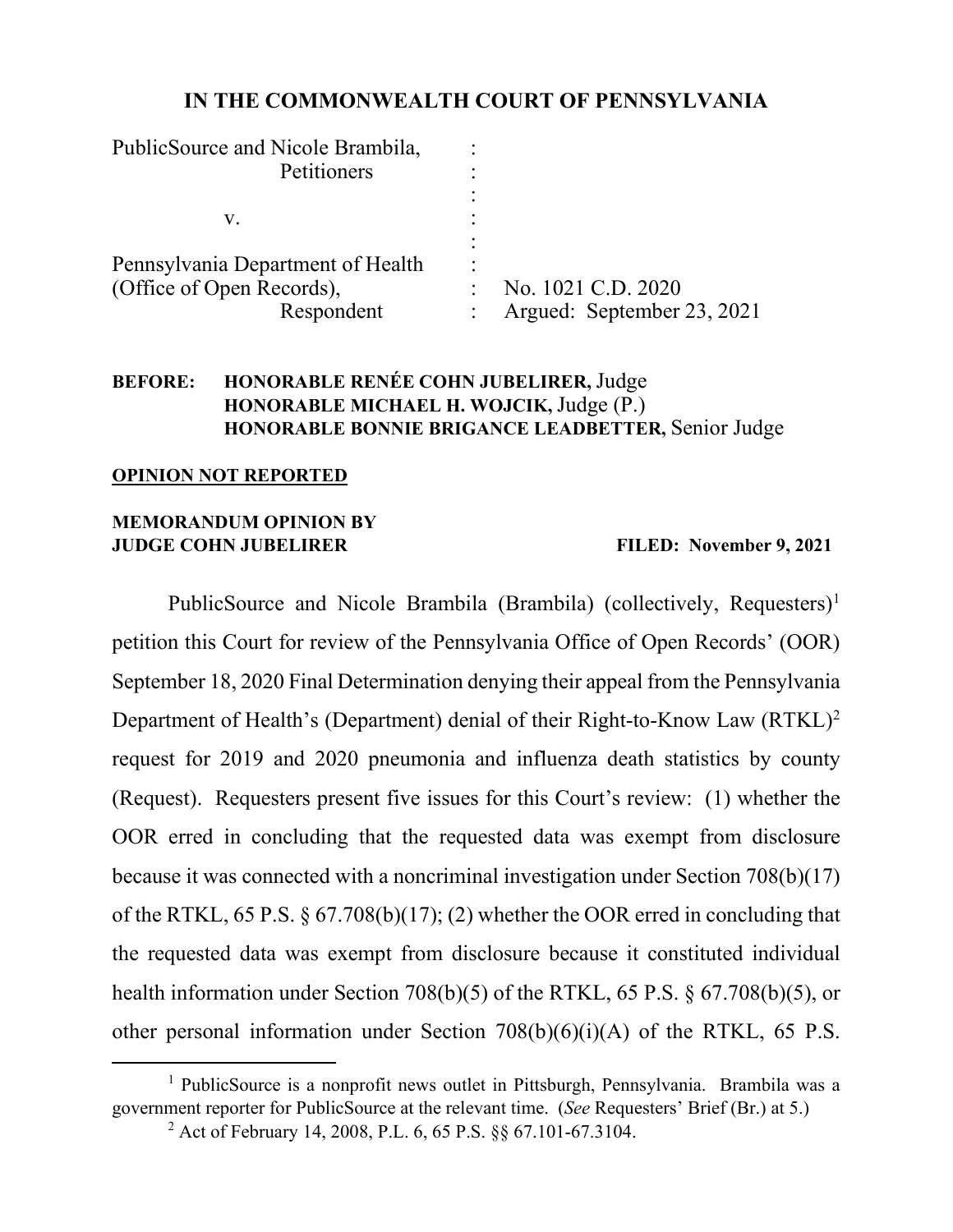$\S 67.708(b)(6)(i)(A);$  (3) whether the OOR erred in concluding that the requested data was exempt from disclosure under the Disease Prevention and Control Law of 1955 (DPCL); [3](#page-1-0) (4) whether the OOR erred by concluding that the Department would be required to correlate and aggregate information by manually coding and verifying the information from death records to produce the aggregated information; and (5) whether the OOR erred in determining that the death records used to create the aggregated data published in the Enterprise Data Dissemination Informatics Exchange (EDDIE)<sup>[4](#page-1-1)</sup> database are confidential under the Vital Statistics Law of 1953  $(VSL)^5$  $(VSL)^5$  and cannot be provided until they are compiled for the EDDIE database. After review, this Court affirms.

# **I. BACKGROUND**

On May 21, 2020, Requesters submitted the Request to the Department for "copies of public records that show pneumonia and influenza deaths in [the Commonwealth of] Pennsylvania [(Commonwealth)] by county and date for 2015, 2016, 2017, 2018, 2019, and Jan[uary] 1, 2020[,] through May 21, 2020, as reported

<span id="page-1-0"></span><sup>3</sup> Act of April 23, 1956, P.L. (1955) 1510, *as amended*, 35 P.S. §§ 521.1-521.21.

<span id="page-1-1"></span><sup>4</sup> According to an affidavit submitted to the OOR by the Department:

EDDIE is an interactive health statistics dissemination tool for various health related data. The following data sets are available through EDDIE: Adult Lead; Air Quality; Behavioral Risk Factor Surveillance System (BRFSS); Birth Defects; Births; Cancer Incidence; Carbon Monoxide Poisoning Mortality; Childhood Cancer Incidence; Childhood Lead Poisoning; Children Less than Age 5 Living in Poverty; Communicable Diseases (other than [Sexually Transmitted Diseases (]STDs[)]); Deaths; Drinking Water Quality; Hospitalization Admissions; Hospitalization Discharges; Housing by Year Built; Infant Deaths; Population; Reported Pregnancies; Reproductive Health Outcomes; and [STDs].

<span id="page-1-2"></span><sup>(</sup>Reproduced Record (R.R.) at 32a.)

<sup>5</sup> Act of June 9, 1953, P.L. 304, *as amended*, 35 P.S. §§ 450.101-450.1003.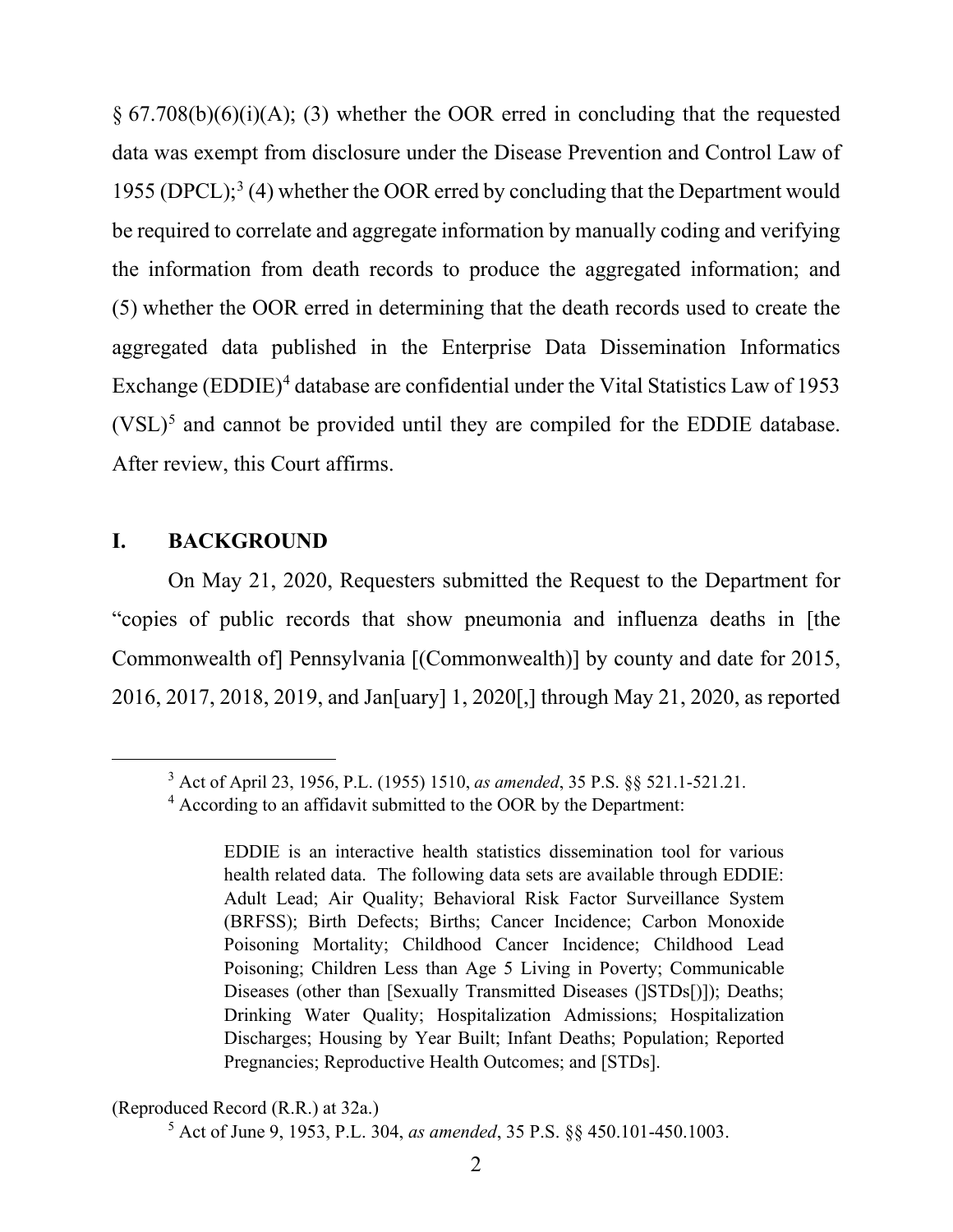to the Centers for Disease Control and Prevention [(CDC)]." (Reproduced Record (R.R.) at 1a.)

On July [6](#page-2-0),  $2020$ , <sup>6</sup> the Department granted the Request in part, and denied it in part (Final Response). (*See id.* at 4a-6a.) The Department provided Requesters with the internet link where the requested information was published for the years 2015 through 2018. [7](#page-2-1) (*See id.* at 4a.) The Department denied the portion of the Request for the 2019 and 2020 information on the basis that reports of communicable and non-communicable diseases and the Department's epidemiological investigations were, at that time, exempt from public access by RTKL Sections 102 (public record defined)<sup>[8](#page-2-2)</sup> and 305(a)(3) (exception to public record presumption),  $9708(b)(5)$  $9708(b)(5)$ 

# 65 P.S. § 67.102.

<span id="page-2-0"></span><sup>6</sup> On March 6, 2020, Pennsylvania Governor Tom Wolf (Governor Wolf) issued a Proclamation of Disaster Emergency (Proclamation) in response to the COVID-19 pandemic. *See Wolf v. Scarnati*, 233 A.3d 679 (Pa. 2020); *see also* "Process to Reopen Pennsylvania." https://www.governor.pa.gov/process-to-reopen-pennsylvania/ (archived) (last updated Nov. 19, 2020 and last visited Nov. 8, 2021). On March 19, 2020, Governor Wolf issued an Executive Order that compelled the closure of the physical operations of all non-life-sustaining Commonwealth businesses and agencies to reduce the spread of COVID-19. *See id*. The Department's offices were closed from March 16 to May 29, 2020, due to the COVID-19 pandemic. (*See* Department's Br. at 4; *see also* R.R. at 2a.) On June 3, 2020, Governor Wolf renewed the Proclamation for an additional 90 days. *See Wolf*, 233 A.3d at 685; *see also* "Process to Reopen Pennsylvania." On June 5, 2020, the Department issued an interim response, invoking a 30-day extension, pursuant to Section 902 of the RTKL, 65 P.S. § 67.902, to issue its final response. (*See* R.R. at 2a-3a.)

<span id="page-2-1"></span><sup>&</sup>lt;sup>7</sup> See https://gis.cdc.gov/grasp/fluview/mortality.html (last visited Nov. 8, 2021).<br><sup>8</sup> Section 102 of the RTKL defines "public record" as:

<span id="page-2-2"></span>

A record, including a financial record, of a Commonwealth or local agency that: (1) is not exempt under [S]ection 708 [of the RTKL]; (2) is not exempt from being disclosed under any other [f]ederal or [s]tate law or regulation or judicial order or decree; or (3) is not protected by a privilege.

<span id="page-2-3"></span> $9$  Section 305(a)(3) of the RTKL provides: "A record in the possession of a Commonwealth agency or local agency shall be presumed to be a public record. The presumption shall not apply if . . . the record is exempt from disclosure under any other [f]ederal or [s]tate law or regulation or judicial order or decree."  $65$  P.S.  $\S$   $67.305(a)(3)$ .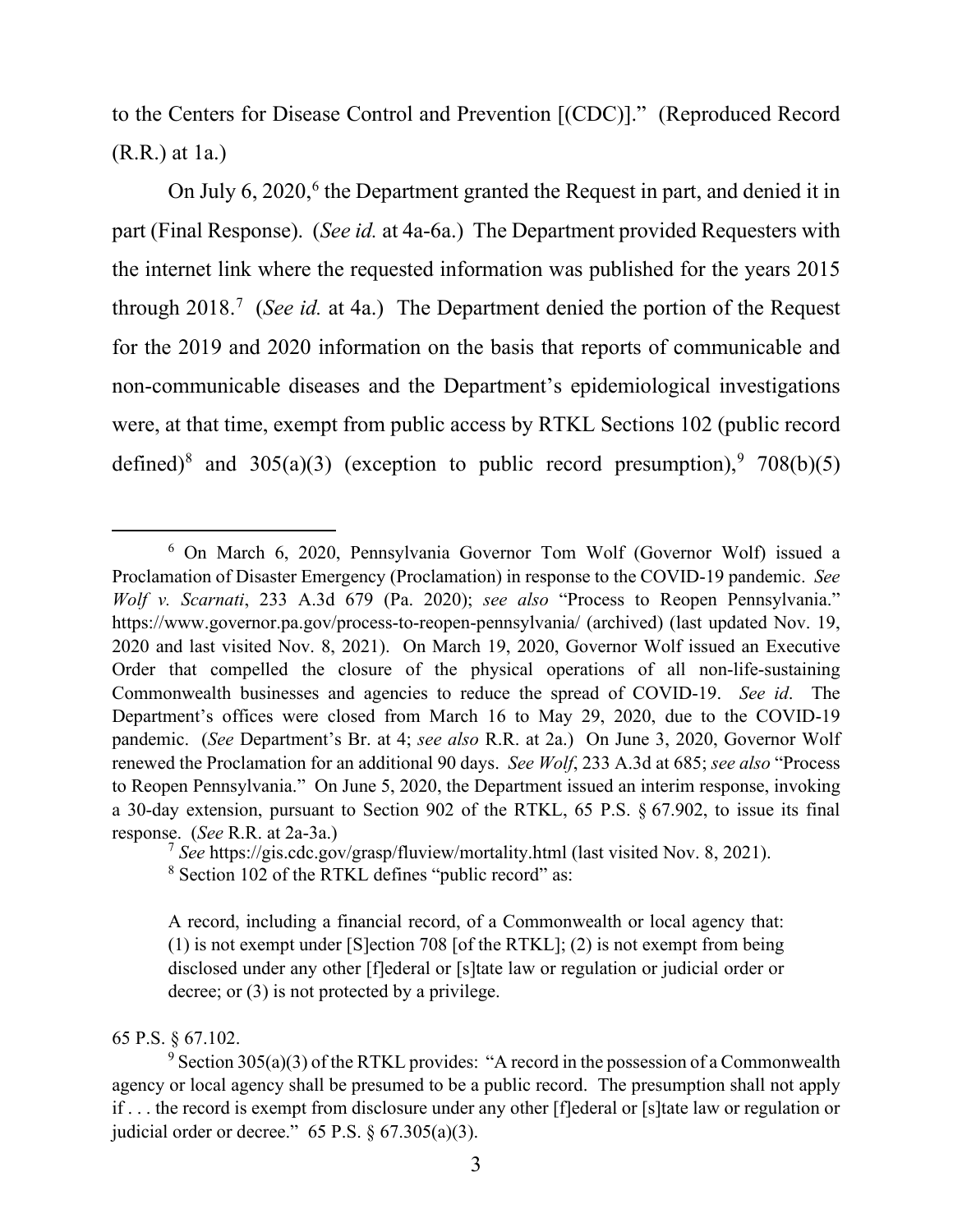(relating to individually identifiable health information),  $708(b)(6)(i)(A)$  (relating to personal identification information), 708(b)(17) (relating to noncriminal investigations), and strict confidentiality provisions in Section 15 of the DPCL, 35 P.S. § 521.15, and its attendant regulations,  $10$  and Section 2102(a)-(b) of The Administrative Code of 1929 (Administrative Code) (relating to Department powers and duties). [11](#page-3-1) (*See* R.R. at 4a-6a.)

(b) A person required to report under this chapter who suspects a public health emergency, shall report an unusual occurrence of a disease, infection or condition not listed as reportable in Subchapter B (relating to reporting of diseases, infections and conditions) or defined as an outbreak, within 24 hours, and in accordance with [Section] 27.4 [of the Department's Regulations].

(c) Any unusual or group expression of illness which the Department designates as a public health emergency shall be reported within 24 hours, and in accordance with [Section] 27.4 [of the Department's Regulations].

### 28 Pa. Code § 27.3.

<span id="page-3-1"></span><sup>11</sup> Act of April 9, 1929, P.L. 177, *as amended*, 71 P.S. § 532(a)-(b). Section 2102(a)-(b) of the Administrative Code states, in pertinent part:

The Department . . . shall have the power, and its duty shall be:

(a) To protect the health of the people of this Commonwealth, and to determine and employ the most efficient and practical means for the prevention and suppression of disease;

(b) To cause examination to be made of nuisances, or questions affecting the security of life and health, in any locality, and, for that purpose, without fee or hindrance, to enter, examine and survey all grounds, vehicles, apartments, buildings, and places, within the Commonwealth, and all persons, authorized by the [D]epartment to enter, examine and survey such

<span id="page-3-0"></span><sup>&</sup>lt;sup>10</sup> Section 27.3 of the Department's Regulations mandates:

<sup>(</sup>a) A person required to report under this chapter shall report an outbreak within 24 hours, and in accordance with [Section 27.4 of the Department's Regulations, 28 Pa. Code] § 27.4 (relating to reporting cases [of communicable and noncommunicable diseases]).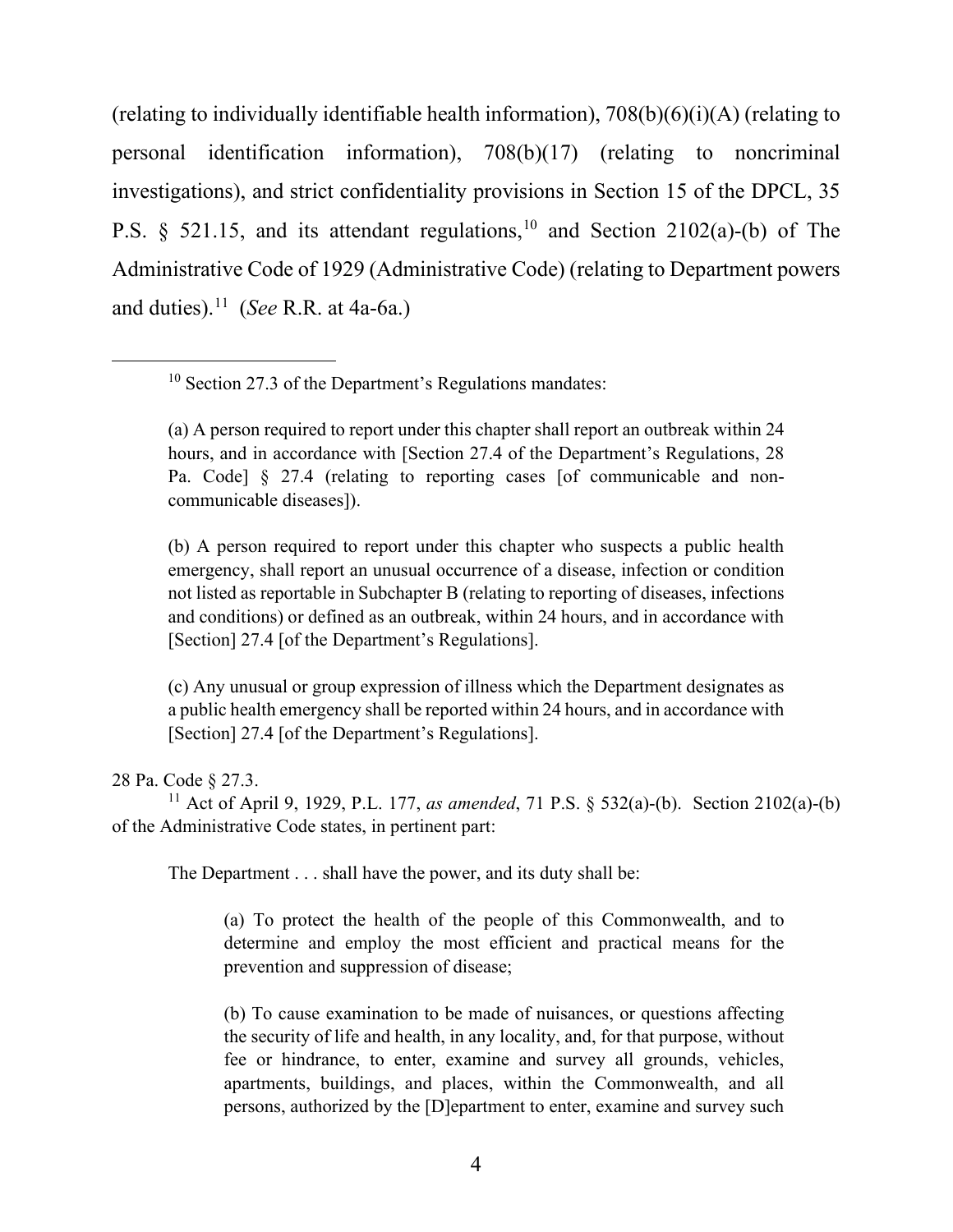On July 21, 2020, Requesters appealed to the OOR, asserting that: the CDC link provided access to a statewide tally of pneumonia and influenza deaths only for certain weeks, and none of it by county; the noncriminal investigation exemption does not apply to aggregated data by operation of Section 708(d) of the RTKL, 65 P.S. § 67.708(d); aggregated data does not include personal or identifying information; the nature of the requested data makes the Department's reliance on other state law misplaced; and the Request mirrored the data the Department submits to the CDC and releases to the public on  $EDDIE$ ,<sup>[12](#page-4-0)</sup> which then offered pneumonia and influenza death data by county through 2018, but not for 2019 and 2020. (*See* R.R. at 7a-10a.)

By July 21, 2020 letter, the OOR allowed the parties to submit information and/or legal argument to support their positions. (*See* Certified Record (C.R.) Item 2.) On August 11, 2020, the Department filed its Legal Argument in Response to Requesters' RTKL Appeal (Department's Response), (*see* R.R. at 11a-35a), wherein the Department recounted: "The Department provided a link to responsive information made publicly available through the [CDC]." (*Id.* at 12a.) The Department explained: "Brambila erroneously states in her appeal that the link provided by the Department in its Final Response only contains three weeks of data. However, the link contains additional yearly and weekly information that can be accessed via different selections within the CDC Fluview Interactive dashboard." (*Id.* at 12a n.1.) The Department also declared:

[T]he Department is unable to provide an aggregate data [sic] responsive to Brambila's request, because *said data has not yet been compiled.* Attached as Exhibit A please find the EDDIE Data Release

<span id="page-4-0"></span>71 P.S. § 532(a)-(b).

grounds, vehicles, apartments, buildings and places, shall have the powers and authority conferred by law upon constables[.]

<sup>12</sup> https://www.phaim1.health.pa.gov/EDD/ (last visited Nov. 8, 2021).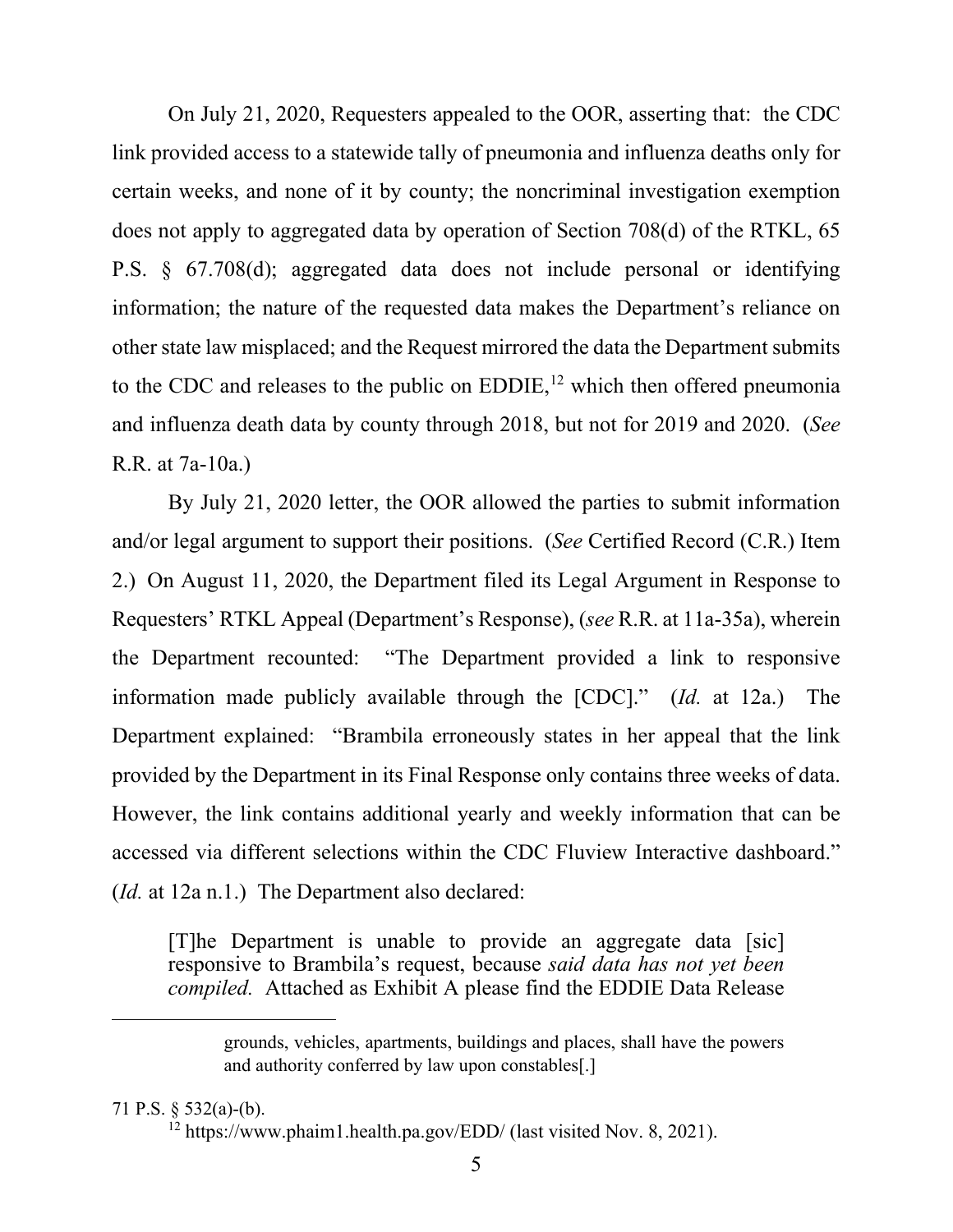Schedule, indicating that death statistics for 2019 will be compiled and posted on EDDIE in the first quarter of 2021. There is no currently set date to compile and release aggregate death data for 2020.<sup>[[13](#page-5-0)]</sup>

(*Id.* at 13a.) A verification by Epidemiologist Manager of the Department's Board of Epidemiology, Atmaram Nambiar, M.D. (Dr. Nambiar), issued under penalty of perjury, supported the Department's Response. (*See id.* at 25a-28a.) The Department further argued that the withheld records were not public records because Section 15 of the DPCL prohibited their disclosure, the requested records related to a noncriminal investigation, and the 2019 and 2020 records would require the Department to create a record in contravention of Section 705 of the RTKL, 65 P.S. § 67.705.

On August 12, 2020, the OOR sought clarification that Brambila was seeking the remaining information for 2019 and 2020 that the Department had not provided. (*See* C.R. Item 4.) Brambila confirmed the Request. (*See id*.) In addition, the OOR asked that the Department submit an affidavit explaining how the information not currently on EDDIE exists. (*See* C.R. Item 5.) On August 17, 2020, the Department supplemented the record with a verification by the Director of the Department's Bureau of Health Statistics and Registries (Bureau), Audrey Marrocco (Marrocco). (*See* C.R. Item 6, R.R. at 29a-35a.) Paragraph 22 of Marrocco's verification reflects: "The Department provides the CDC with a daily list of raw death data." (R.R. at 33a.) On August 19, 2020, the OOR asked the Department to explain why the raw data it supplied to the CDC was not responsive to the Request. (*See* C.R. Item 8.) That same day, the Department responded that raw data differs from aggregated data, and that raw data is exempt from access under Section 15 of the DPCL and the VSL. (*See id*.)

<span id="page-5-0"></span><sup>&</sup>lt;sup>13</sup> At oral argument, the parties acknowledged that the 2019 data has since been publicly released and that the 2020 data is expected to be available in a couple months.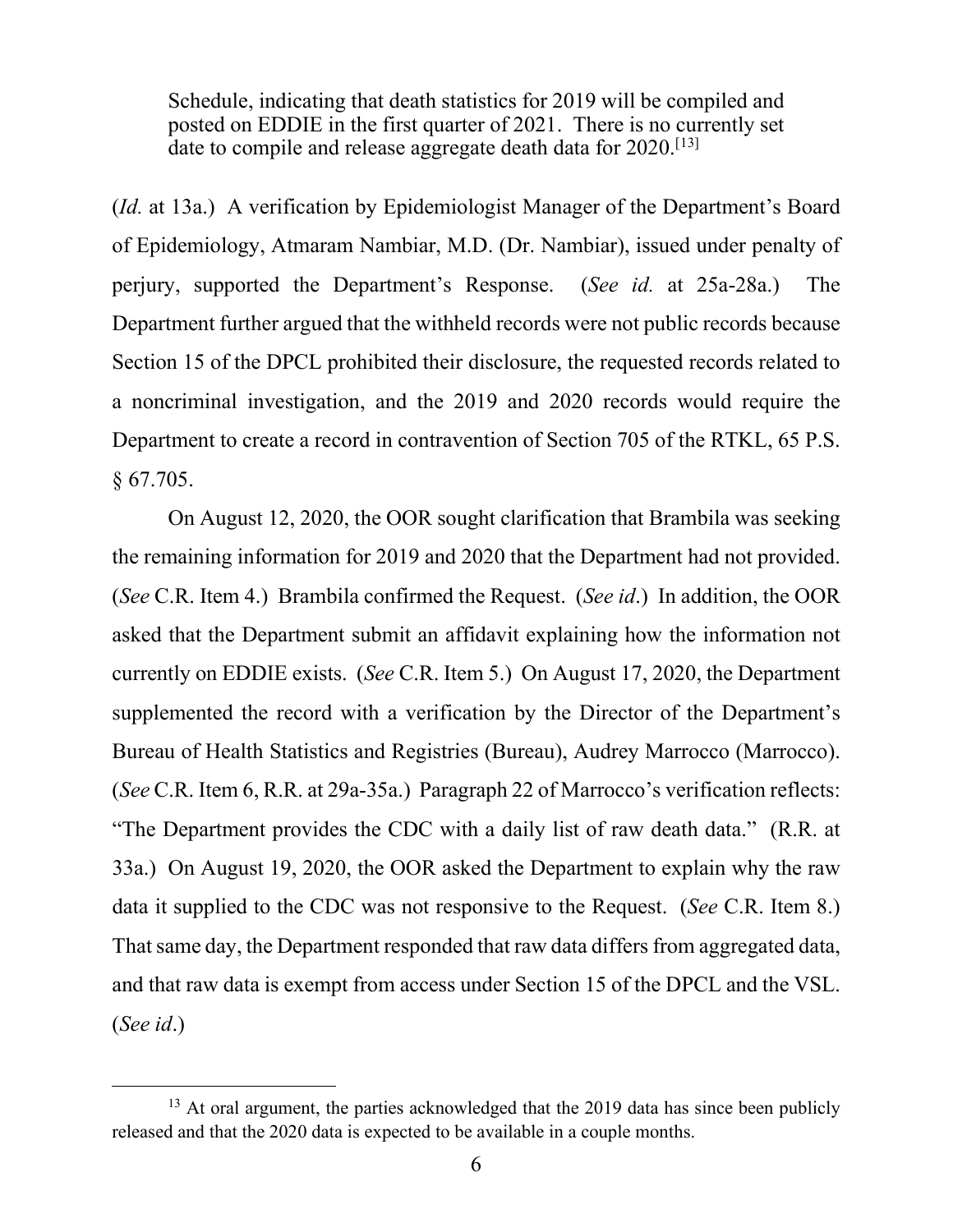On September 18, 2020, the OOR issued the Final Determination, <sup>[14](#page-6-0)</sup> upholding the Department's Response and denying Requesters' appeal. The OOR specifically ruled that the Department proved that there was no database from which it could simply pull the requested information for 2019 and 2020 and that the raw data it supplies to the CDC, which the CDC uses to compile, code, and aggregate the data for the EDDIE database, is confidential under the VSL and *Gries v. Pennsylvania Department of Health*, OOR Dkt. AP 2011-1124, filed September 9, 2011. [15](#page-6-1) (*See* Final Determination at 7-9, R.R. at 42a-44a.) On September 28, 2020, Requesters sought reconsideration, which the OOR denied. (*See* R.R. at 45a-48a.) Requesters appealed to this Court.<sup>[16](#page-6-2), [17](#page-6-3)</sup>

## **II. DISCUSSION**

Initially, "[t]he RTKL was designed to promote access to official government information in order to prohibit secrets, scrutinize the actions of public officials and make public officials accountable for their actions." *Off. of the Governor v. Raffle*, 65 A.3d 1105, 1107 n.1 (Pa. Cmwlth. 2013) (citation omitted). Section 701(a) of the RTKL declares that, "[u]nless otherwise provided by law, a public record . . . shall be accessible for inspection and duplication in accordance with [the RTKL]." 65 P.S. § 67.701(a). Accordingly, Section 301(a) of the RTKL requires that "[the Department,] shall provide public records in accordance with [the RTKL]." 65 P.S.

<span id="page-6-0"></span><sup>&</sup>lt;sup>14</sup> The OOR noted: "[N]either party requested a hearing; however, the OOR ha[d] the necessary information and evidence before it to properly adjudicate the matter." (Final Determination at 3, R.R. at 38a.)<br><sup>15</sup> This Court acknowledges that "OOR decisions have no precedential value in this

<span id="page-6-1"></span>Court[.]" *Pa. State Police v. Grove*, 119 A.3d 1102, 1109 n.4 (Pa. Cmwlth. 2015), *aff'd in part*, *rev'd in part on other grounds*, 161 A.3d 877 (Pa. 2017) (citation omitted).<br><sup>16</sup> "As th[e] issue[s] present[] a question of law, our standard of review is de novo, and our

<span id="page-6-2"></span>scope of review is plenary." *Easton Area Sch. Dist. v. Miller*, 232 A.3d 716, 721-22 (Pa. 2020).

<span id="page-6-3"></span><sup>17</sup> The Pennsylvania NewsMedia Association filed an *amicus curiae* brief in support of Requesters' appeal.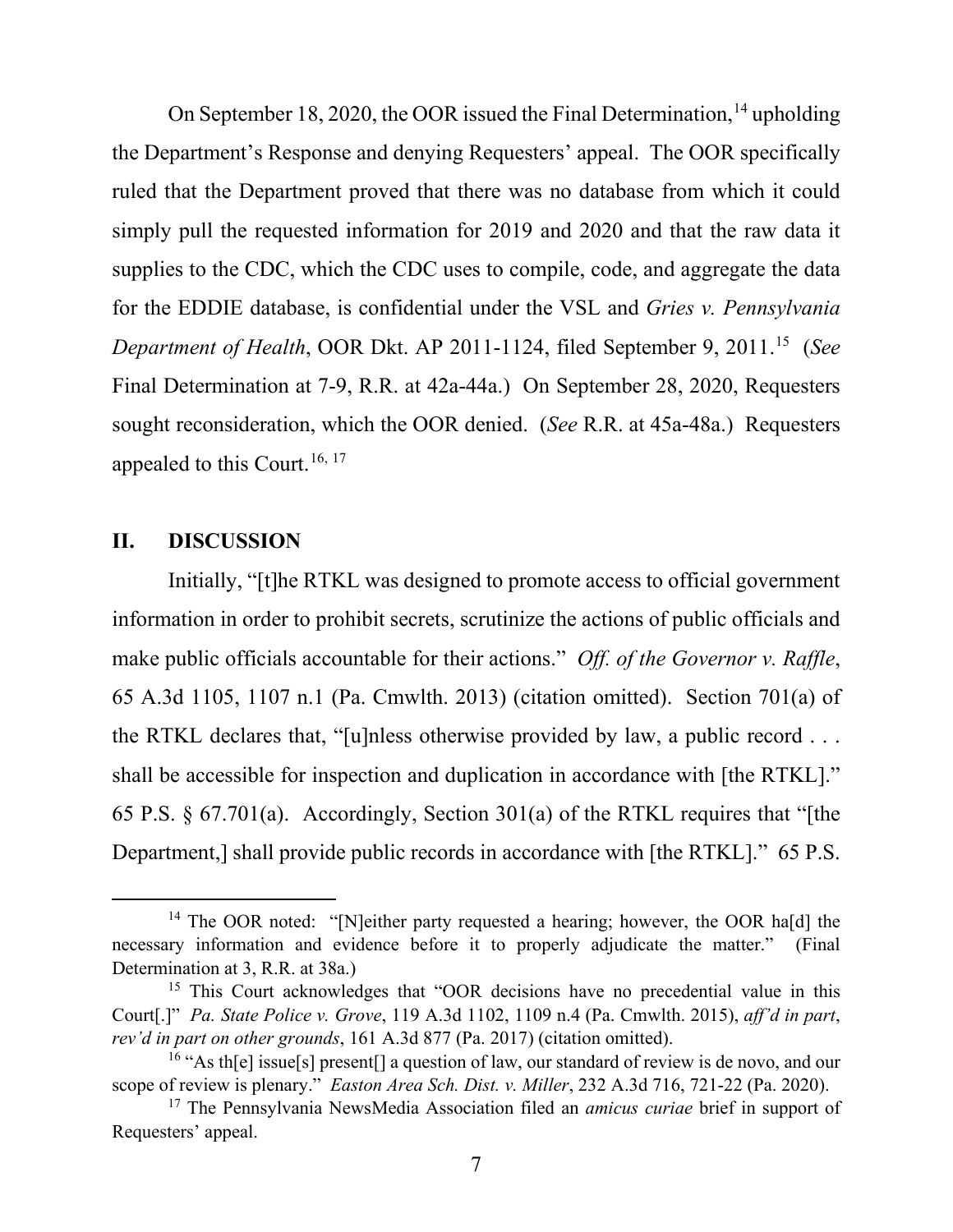§ 67.301(a). Notwithstanding, Section 705 of the RTKL specifies that, "[w]hen responding to a request for access, [the Department] shall not be required to create a record which does not currently exist or to compile, maintain, format or organize a record in a manner in which the agency does not currently compile, maintain, format or organize the record." 65 P.S. § 67.705.

This Court has explained:

Records[[18\]](#page-7-0) in the possession of a Commonwealth agency are presumed to be public records. However, this "presumption shall not apply if: (1) the record is exempt under [S]ection 708 [of the RTKL, 65 P.S.  $\S 67.708$ ; (2) the record is protected by a privilege; or (3) the record is exempt from disclosure under any other [f]ederal or [s]tate law, regulation or judicial order or decree." Section 305(a) of the [RTKL], 65 P.S. § 67.305(a)[; *see also* Section 102 of the RTKL, 65 P.S. § 67.102].

*Advancement Project v. Pa. Dep't of Transp.*, 60 A.3d 891, 894 (Pa. Cmwlth. 2013).

Notably, Section 708(d) of the RTKL expressly authorizes the disclosure of "aggregated data maintained or received by an agency" that is not otherwise protected under RTKL Section 708(b)(1) (personal security exception); (2) (public safety exception); (3) (physical/infrastructure security exception); (4) (computer security exception); and (5) (medical records exception). 65 P.S. § 67.708(d). "Aggregated data" is defined in Section 102 of the RTKL as "[a] tabulation of data which relate<sup>[s]</sup> to broad classes, groups or categories so that it is not possible to distinguish the properties of individuals within those classes, groups or categories." 65 P.S. § 67.102.

Section 306 of the RTKL states that "[n]othing in th[e RTKL] shall supersede or modify the public or nonpublic **nature** of a record or document established in

<span id="page-7-0"></span><sup>&</sup>lt;sup>18</sup> Section 102 of the RTKL defines "[r]ecord" as "[i]nformation, regardless of physical form or characteristics, that documents a transaction or activity of an agency and that is created, received or retained pursuant to law or in connection with a transaction, business or activity of the agency." 65 P.S. § 67.102. The parties do not dispute that the Request seeks a Department record.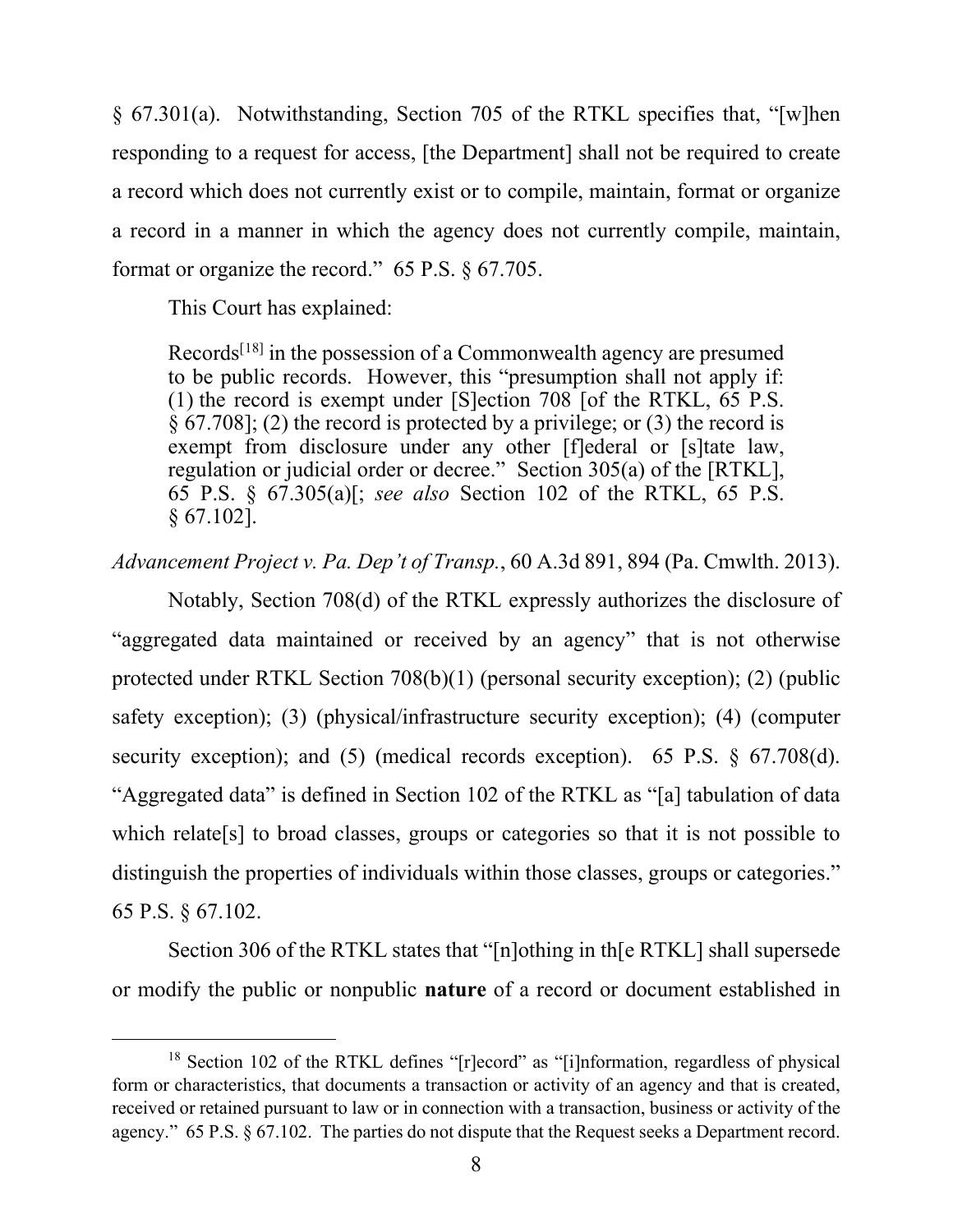[f]ederal or [s]tate law, regulation or judicial order or decree." 65 P.S. § 67.306 (emphasis added). Section 3101.1 of the RTKL similarly provides that "[i]f the provisions of [the RTKL] regarding **access** to records conflict with any other [f]ederal or [s]tate law, the provisions of [the RTKL] shall not apply." 65 P.S. § 67.3101.1 (emphasis added).

The burden of proving a record does not exist, or is exempt from disclosure, is placed on the agency responding to the right-to-know request [by a preponderance of the evidence].[[19](#page-8-0)] *See* [Section 708(a)(1) of the RTKL,  $\left[ 65 \text{ P.S.} \right]$ ,  $\left[ 65 \text{ P.S.} \right]$ ,  $\left[ 67.708 \right]$  (a)(1)]. This Court has stated that an agency may satisfy its burden of proof that it does not possess a requested record with either an unsworn attestation by the person who searched for the record or a sworn affidavit of nonexistence of the record.

*Hodges v. Pa. Dep't of Health*, 29 A.3d 1190, 1192 (Pa. Cmwlth. 2011) (citation

omitted). This Court has consistently held:

"Testimonial affidavits found to be relevant and credible may [also] provide sufficient evidence in support of a claimed exemption." *Heavens v. Dep*[*'t*] *of Env*[*'t*] *Prot*[*.*], 65 A.3d 1069, 1073 (Pa. Cmwlth. 2013).

Affidavits are the means through which a governmental agency . . . justifies nondisclosure of the requested documents under each exemption upon which it relied upon. The affidavits must be detailed, nonconclusory, and submitted in good faith . . . . Absent evidence of bad faith, the veracity of an agency's submissions explaining reasons for nondisclosure should not be questioned.

*Off. of the Governor v. Scolforo*, 65 A.3d 1095, 1103 (Pa. Cmwlth. 2013) (*en banc*) (citation omitted).

*McGowan v. Pa. Dep't of Env't Prot.*, 103 A.3d 374, 381 (Pa. Cmwlth. 2014); *see also Sherry v. Radnor Twp. Sch. Dist.*, 20 A.3d 515 (Pa. Cmwlth. 2011).

<span id="page-8-0"></span><sup>&</sup>lt;sup>19</sup> "A preponderance of the evidence standard, the lowest evidentiary standard, is tantamount to a more likely than not inquiry." *Delaware County v. Schaefer ex rel. The Phila. Inquirer*, 45 A.3d 1149, 1156 (Pa. Cmwlth. 2012).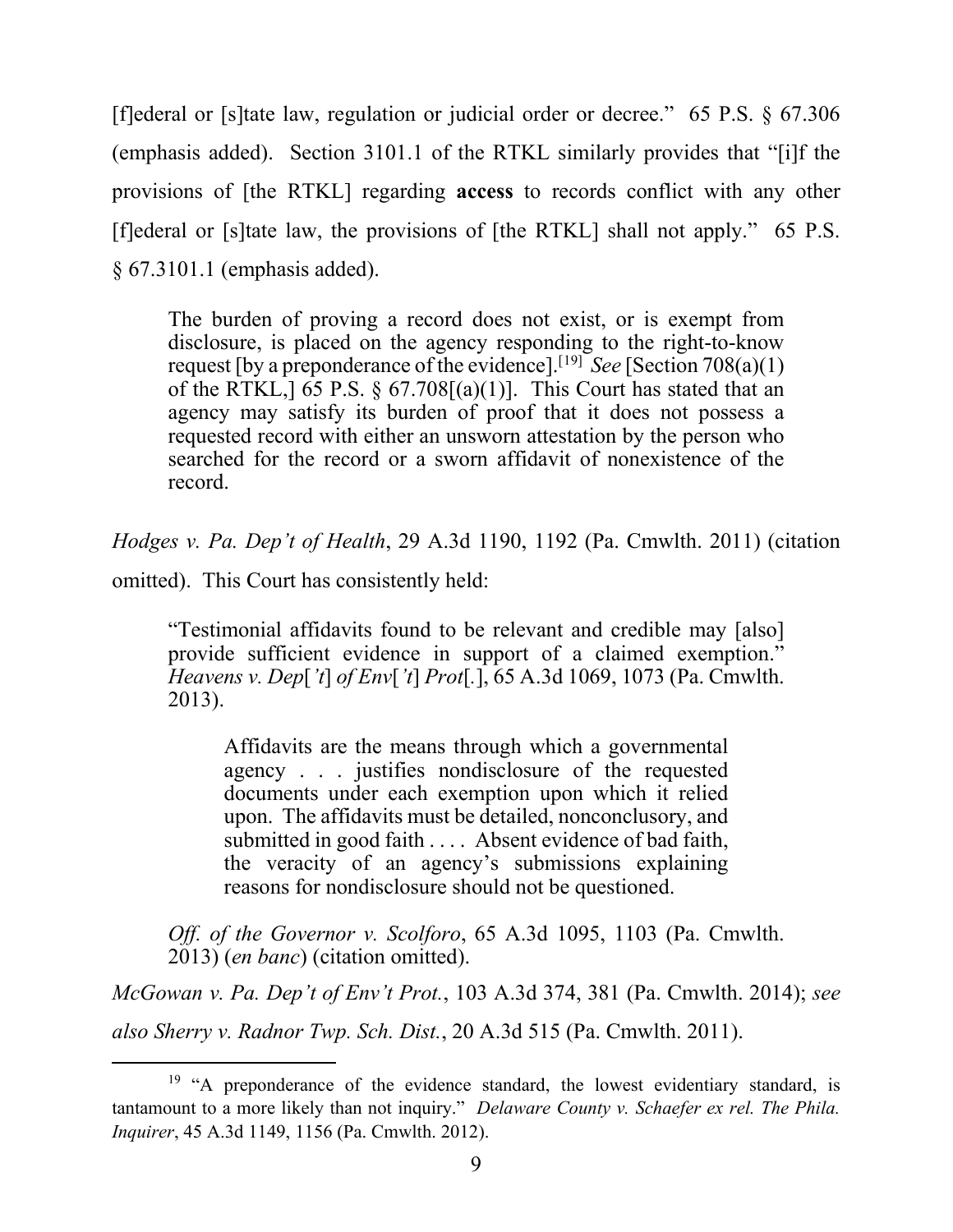In the instant matter, Marrocco attested:

5. Pursuant to the authority given to the Department by the VSL, the Bureau collects and maintains vital records, including records relating to vital events such as births and deaths.

6. The Bureau uses the Data Application for Vital Events (DAVE) to maintain an electronic registry database for these vital records.

7. The Bureau receives death information for persons who have died in the Commonwealth through a reporting system and creates and maintains death records based on those reports.

8. Deaths are to be reported to the Bureau on paper or electronically within 96 hours of the death occurring.

9. A death report contains two parts: a medical certification portion to be completed by a medical professional, coroner or medical examiner as prescribed by the VSL; and a demographic portion to be completed by the person charged with internment, which is usually a funeral home.

10. The medical certification portion of the death report includes the manner and cause of death as determined by the medical certifier.

11. Electronic death reports can be directly entered into DAVE using the Electronic Death Registry System (EDRS), but paper reports are received through the mail[,] which require a manual review and data entry by the Bureau to verify the report is complete and internally consistent. The data entry and review of paper reports is conducted over the course of several months before death record data is finalized for statistical health reporting purposes.

12. When both portions of the death report are complete, the Bureau registers the death, which creates a death record.

13. Once a death is registered and [a] death record is created, the Department can issue certified death certificates or data contained in death records to three classes of persons: family members; research institutions; and government agencies conducting an official duty. [*See* Sections 804-806 of the VSL,  $\bar{3}5$  P.S. §[§] 450.804-450.806.<sup>[[20](#page-9-0)]</sup>

<span id="page-9-0"></span> $20$  Section 804 of the VSL provides: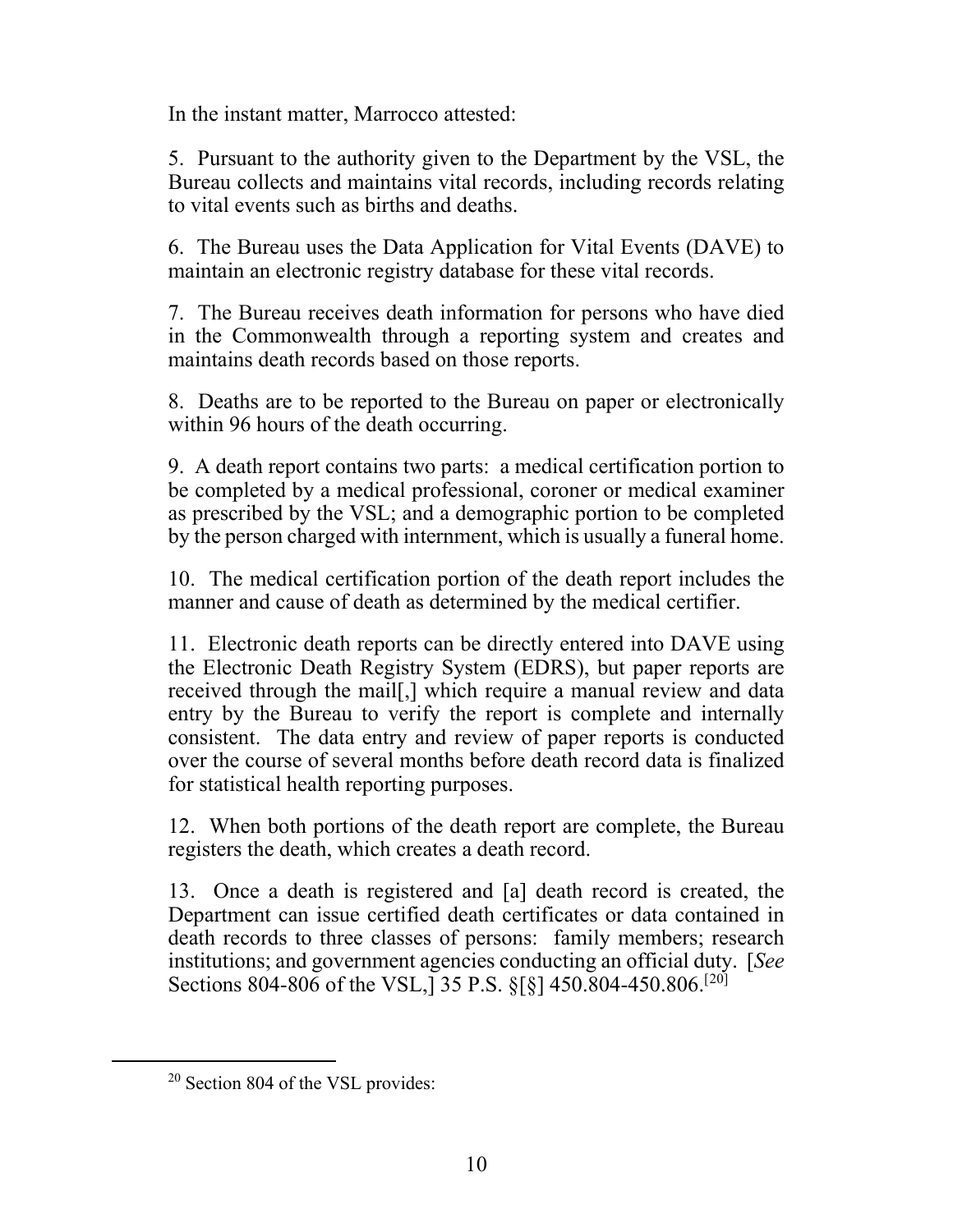14. With the exception of those three classes of persons, vital records, including death records, are confidential and not open to public inspection. [*See*] 35 P.S. § 450.801.

(Marrocco Affidavit at 2-3, R.R. at 30a-31a.)

Relative to preparing information for the EDDIE database, Marrocco declared:

15. In addition to providing vital statistics records and data to eligible persons, the Bureau also uses vital events statistics and other health statistics to inform the public on health and demographic trends in the Commonwealth.

16. On an annual basis, the Bureau, with assistance from the Pennsylvania Office of Administration's Office of Information Technology (OAOIT), issues reports through the [EDDIE].

. . . .

18. For cause of death statistics in EDDIE, the Bureau uses aggregate data based on ICD-10 coding to create reports relating to causes of death.[FN]1

 $[FN]$ <sup>1</sup> ICD-10 stands for the 10th revision of the International Statistical Classification of Diseases and Related Health Problems, a standardized medical

Except for records described in [S]ections [802 of the VSL, 35 P.S. § 450.802 (relating to marriage, adoption and divorce records),] and [803 of the VSL, 35 P.S. § 450.803 (relating to records of illegitimacy of birth)], the [D]epartment shall issue certified copies of or disclose a vital statistics record or part thereof if an officer of the [D]epartment designated by the Secretary of Health finds that the applicant therefor has a direct interest in the content of the record and that the information contained therein is necessary for the determination of personal or property rights.

<sup>35</sup> P.S. § 450.804. Under Section 805 of the VSL, "[t]he [D]epartment may permit the use of vital statistics records or parts thereof for research, subject to strict supervision by the [D]epartment to insure that the use of the records is limited to research purposes." 35 P.S. § 450.805. Pursuant to Section 806 of the VSL, "[t]he [D]epartment may disclose information or data from vital statistics records to federal, state or municipal agencies of government which request such information or data in the interest of conduct of official duty." 35 P.S. § 450.806.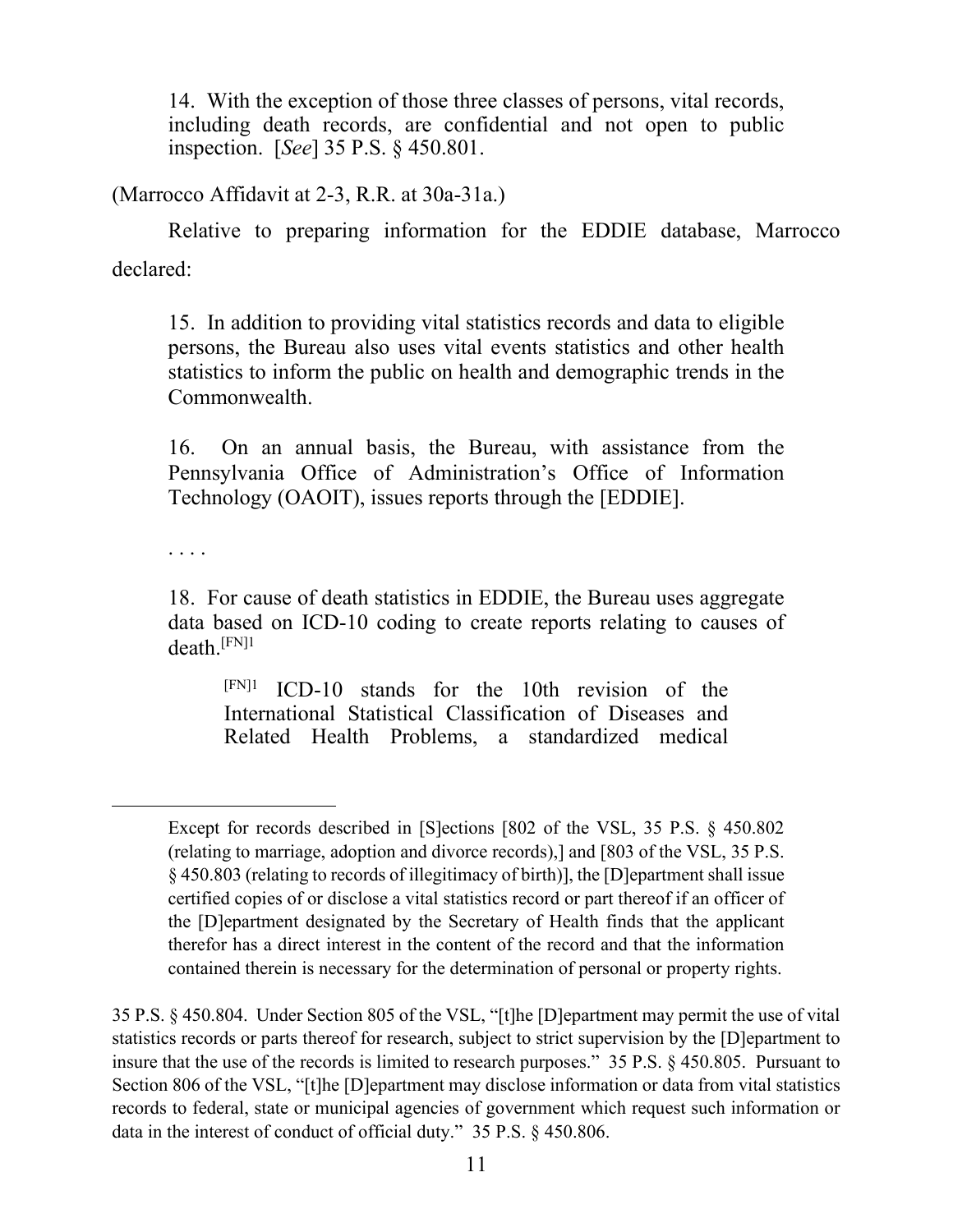classification system adopted by the World Health Organization.

19. The cause of death EDDIE reports include[] information for Pennsylvania residents who died in another jurisdiction in addition to information for all individuals who died in Pennsylvania. This out-ofstate information is generally received by the Bureau within six to nine months of the occurrence of the out-of-state death.

20. To obtain consistent ICD-10 coding, and in accordance with national standards, the Bureau shares death information with the [CDC]. The CDC then provides the Bureau with an extraction file to apply the ICD-10 codes to the Bureau's death records.

21. The application of the CDC extraction file to the Bureau records is in part a manual process in that Bureau personnel ha[ve] to apply the file to the records. This process also requires the Bureau to research individual cases where cause of death information needs to be clarified prior to applying an ICD-10 code.

22. The Department provides the CDC with a daily list of raw death data.

23. While the CDC posts on its website this data received by states and other sources, Pennsylvania's data is generally more accurate due to the increased quality control and additional research applied to the data prior to dissemination.

24. Prior to aggregating and disseminating death information, the Bureau must obtain outstanding paper reports and completed reports for deaths involving autopsies, toxicology reports, and deaths requiring similar post-mortem tests and analysis.

25. This updated death data is provided to the CDC once finalized, and the CDC updates its own already-reported data according to its own internal schedule. After the ICD-10 codes are completely applied and the aggregate report is generated, the Bureau provides the information to OAOIT to incorporate into EDDIE.

26. The Bureau provides its aggregated data, which includes a breakdown by county, only after ICD-10 codes are applied, death data requiring extended medical review is received, and research and quality control measures are performed.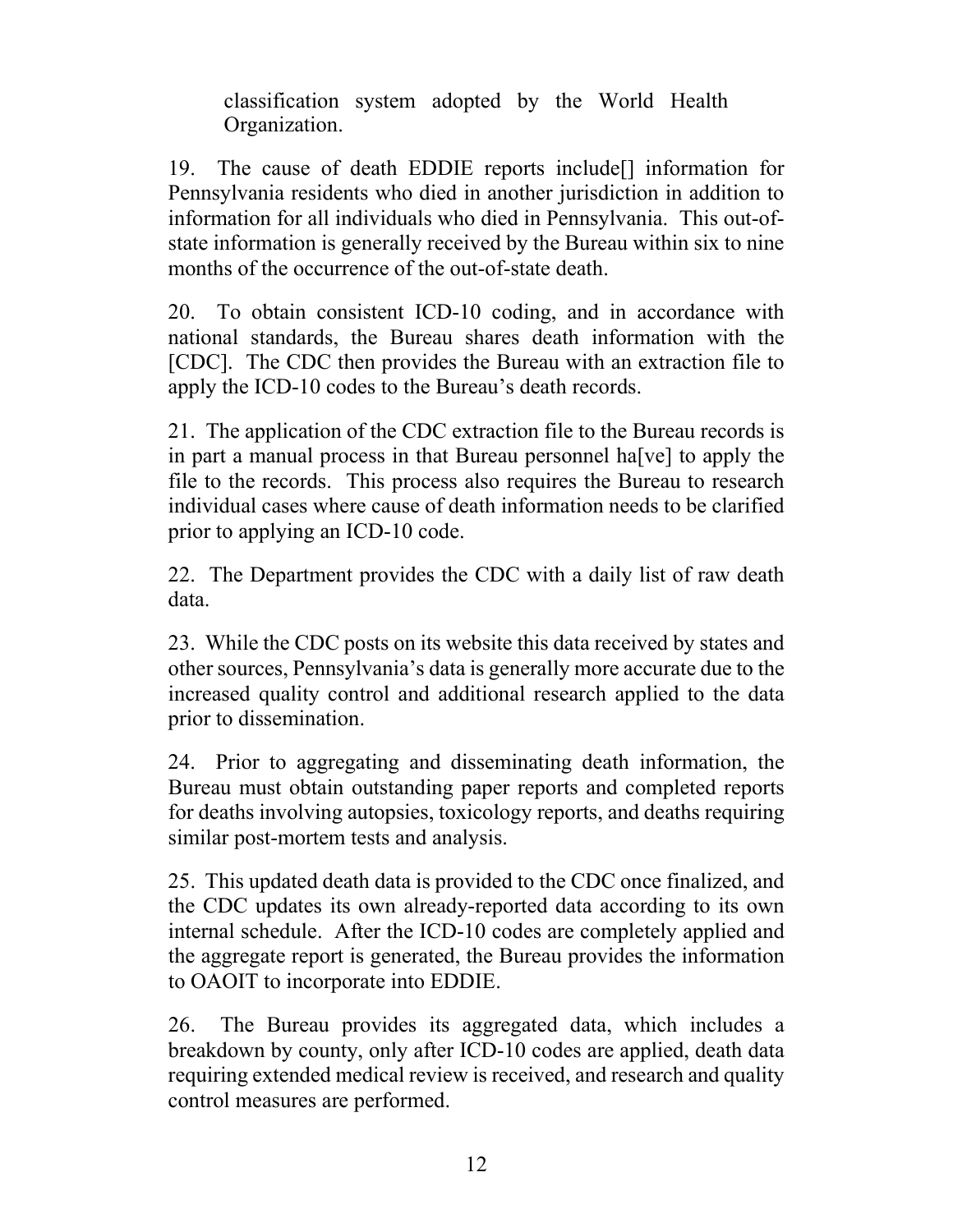27. Prior to the application of the ICD-10 codes, death records cannot be efficiently compiled and aggregated into a report based on a cause of death. A manual nosology coding and verification process would be required.

28. Until the cause of death is aggregated into a report, the only place where the cause of death information appears is on a decedent's death record and the death record and data contained therein is confidential under the VSL.

29. The records requested deal with the Department's system of vital statistics records.

#### (Marrocco Affidavit at 3-6, R.R. at 31a-34a.)

Requesters presented no evidence that led the OOR to question the veracity of the Department's affidavits or to find the Department acted in bad faith in declaring that the withheld records were exempt from disclosure. The OOR found, based on the Department's Response and the affidavits, that the Department would have to correlate, verify, extrapolate, and code the information from death records (manually, in some cases) and present it in a different way than was available to Department employees before it could produce the information to Requesters. Although drawing information from a database does not constitute creating a record under Section 705 of the RTKL, an agency need not manipulate the data or produce it in a specific requested or unique format, as Requesters in this case desired (i.e., by county/year). *See Dep't of Env't Prot. v. Cole*, 52 A.3d 541, 547 (Pa. Cmwlth. 2012).

Further, the presumption that a Commonwealth agency's record is a public record subject to public access depends, in relevant part, on whether it "is exempt from disclosure under any other . . . [s]tate law . . . ." 65 P.S. § 67.305(a)(3); *see also* 65 P.S. § 67.102; *Advancement Project*, 60 A.3d at 894. In addition, where the RTKL conflicts with state law regarding a record's public nature and/or public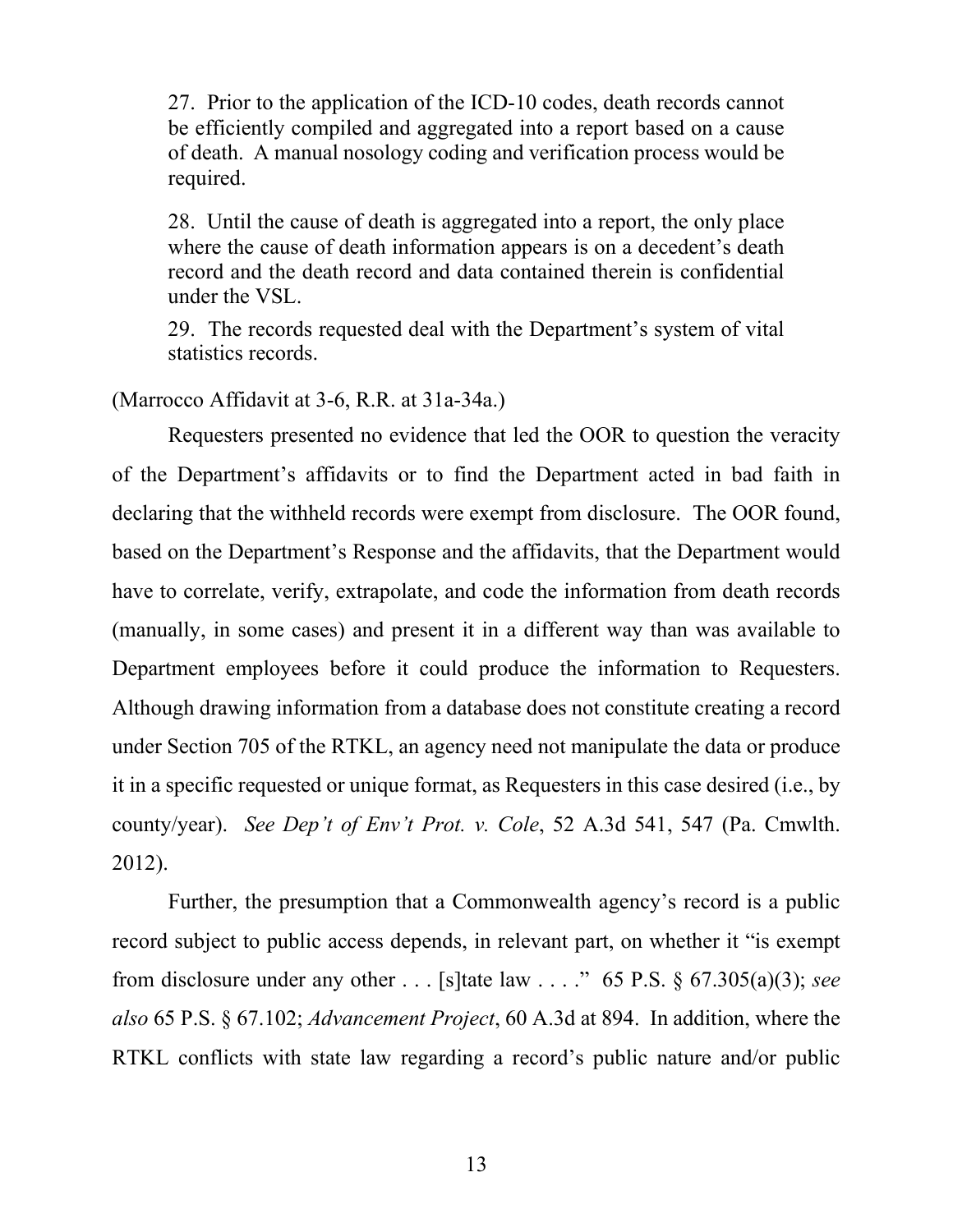access, state law supersedes the RTKL. *See* 65 P.S. §§ 67.306 (relating to public nature), 67.3101.1 (relating to public access).

Relevant to the instant appeal, Section 801 of the VSL provides:

The vital statistics records of the [D]epartment and of local registrars shall not be open to public inspection except as authorized by the provisions of [the VSL] and the regulations of the Advisory Health Board. Neither the [D]epartment nor local registrars shall issue copies of or disclose any vital statistics record or part thereof created under the provisions of this or prior acts except in compliance with the provisions of [the VSL] and the regulations of the Advisory Health Board. When one hundred five (105) years have elapsed after the date of birth or fifty (50) years have elapsed after the date of death, the records shall become public records. To ensure the proper safekeeping of original birth records after one hundred five (105) years and death records after fifty (50) years the records shall be maintained by the State Archives.

35 P.S. § 450.801. Section 105(2) of the VSL defines "vital statistics" to "include[] the registration, preparation, transcription, collection, compilation, analysis and preservation of data pertaining to . . . deaths . . . and data incidental thereto." 35 P.S. § 450.105(2). Accordingly, the VSL expressly prohibits the Department from releasing death records for public inspection, except for purposes of determining personal or property rights, for Department supervised research, or for governmental agencies to conduct their official duties. The Request did not invoke any of the VSL's exceptions.<sup>[21](#page-13-0)</sup>

<span id="page-13-0"></span><sup>&</sup>lt;sup>21</sup> The Department was prohibited by Section 1308(2) of the RTKL, 65 P.S.  $\S$  67.1308(2), from requiring Requesters to reveal the purpose or motive for the Request. Section 301(b) of the RTKL further provides that the Department "may not deny a requester access to a public record due to the intended use of the public record by the requester unless otherwise provided by law." 65 P.S. § 67.301(b). Although Requesters did not make the purpose of the Request known to the Department, Requesters have since volunteered that the intended use for the data was for news reports about whether the Department's "underreporting of COVID-19 deaths was potentially linked to untested home-deaths of pneumonia or other comorbidities." (Requesters' Br. at 6.) Requesters' later stated purpose is not a qualified exception to Section 801 of the VSL.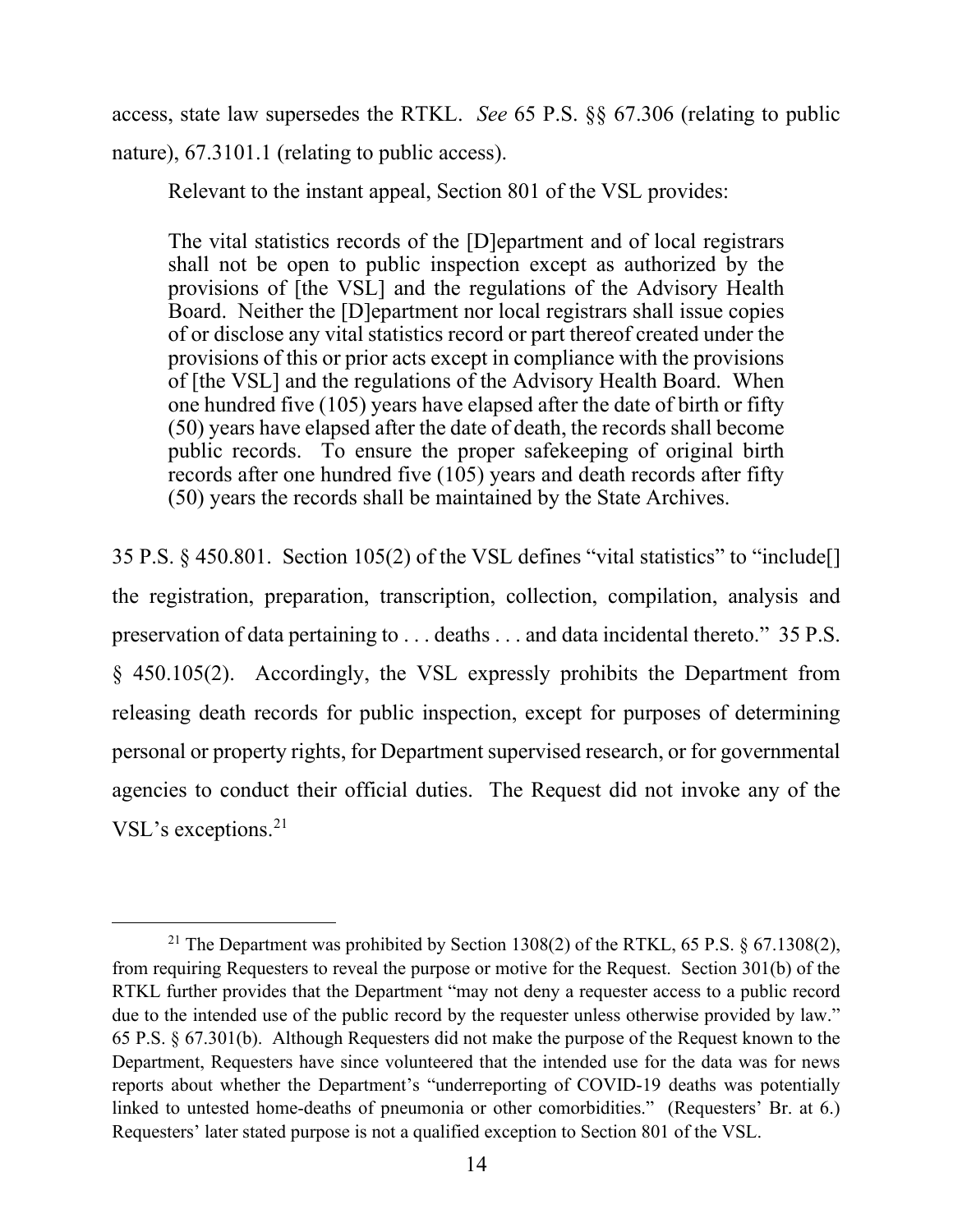It is undisputed that Requesters had access to the CDC and EDDIE databases, which were responsive to the Request for records from 2015 to 2018. The Department established that the 2019 and 2020 information was still in its raw form and not yet available for public access but declared that it would be made available once it was aggregated. Although the Department possessed the raw data from which 2019 and 2020 data would ultimately be derived, the Department was strictly prohibited by the VSL's confidentiality provision from disclosing the raw data to the Requesters. *See Gries*, slip op. at 3 (A requester "cannot obtain access to a vital statistics record, which would include a comp[il]ation of parts of vital statistics records, through the RTKL."). Therefore, the Department properly withheld the raw data from Requesters as required by Section 801 of the VSL.

## **III. CONCLUSION**

Because the Department's disclosure of its raw data would have violated Section 801 of the VSL, the OOR properly upheld the Department's Response and denied Requesters' appeal.<sup>22</sup> Accordingly, the OOR's Final Determination is affirmed.

Lence Coha Jubeline

**RENÉE COHN JUBELIRER,** Judge

President Judge Brobson did not participate in the decision in this case.

<span id="page-14-0"></span> $22$  Similar to the OOR, the Court finds it unnecessary to address the other issues given its disposition.